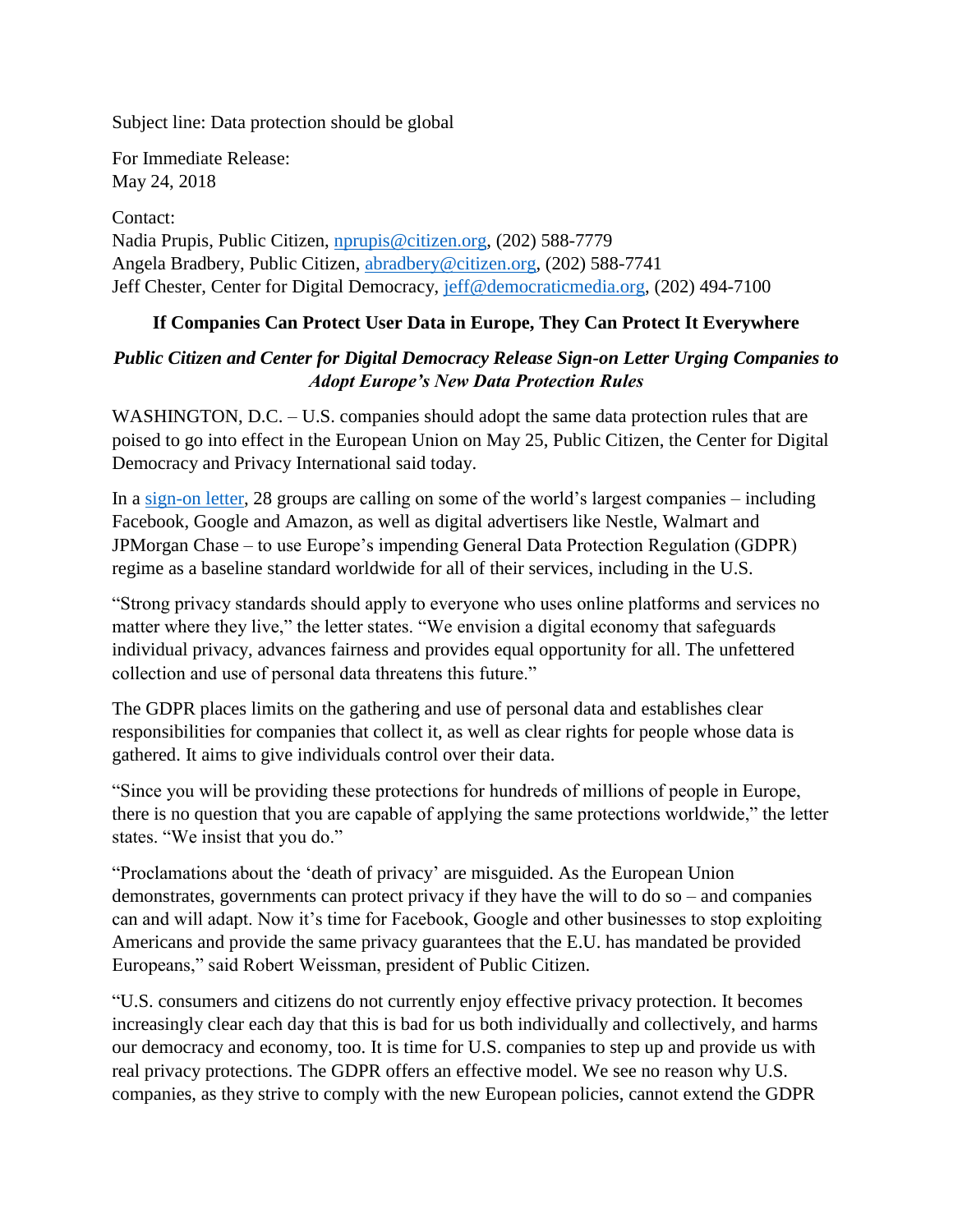standard to American consumers," said Katharina Kopp, director of policy for the Center for Digital Democracy.

"Privacy is a universal human right and the new European data privacy regulation provides a baseline standard for strong data privacy. As more and more data is generated and collected by the devices we carry and by the environments in which we live and work, companies should be upping data privacy protections and rights for all users, rather than making the deliberate choice to have weaker standards for users based outside the E.U.," said Ailidh Callander, Privacy International lawyer.

The letter is signed by 28 groups:

Access Now Berkeley Media Studies Group California Center for Rural Policy Campaign for a Commercial-Free Childhood Center for Digital Democracy Color of Change Constitutional Alliance Consumer Action Consumer Assistance Council, Inc. Consumer Federation of America Consumer Watchdog Electronic Privacy Information Center (EPIC) Essential Information Future Wise Government Accountability Project Institute for Agriculture and Trade Policy Media Alliance National Association of Consumer Advocates National Consumer Law Center (on behalf of its low-income clients) Oakland Privacy Privacy International Privacy Rights Clearinghouse Public Citizen Trade Justice Alliance U.S. PIRG World Wide Web Foundation X-Lab Yale Privacy Lab

###

*Public Citizen is a national, nonprofit advocacy organization that has been standing up to corporate power and holding government accountable for 47 years.*